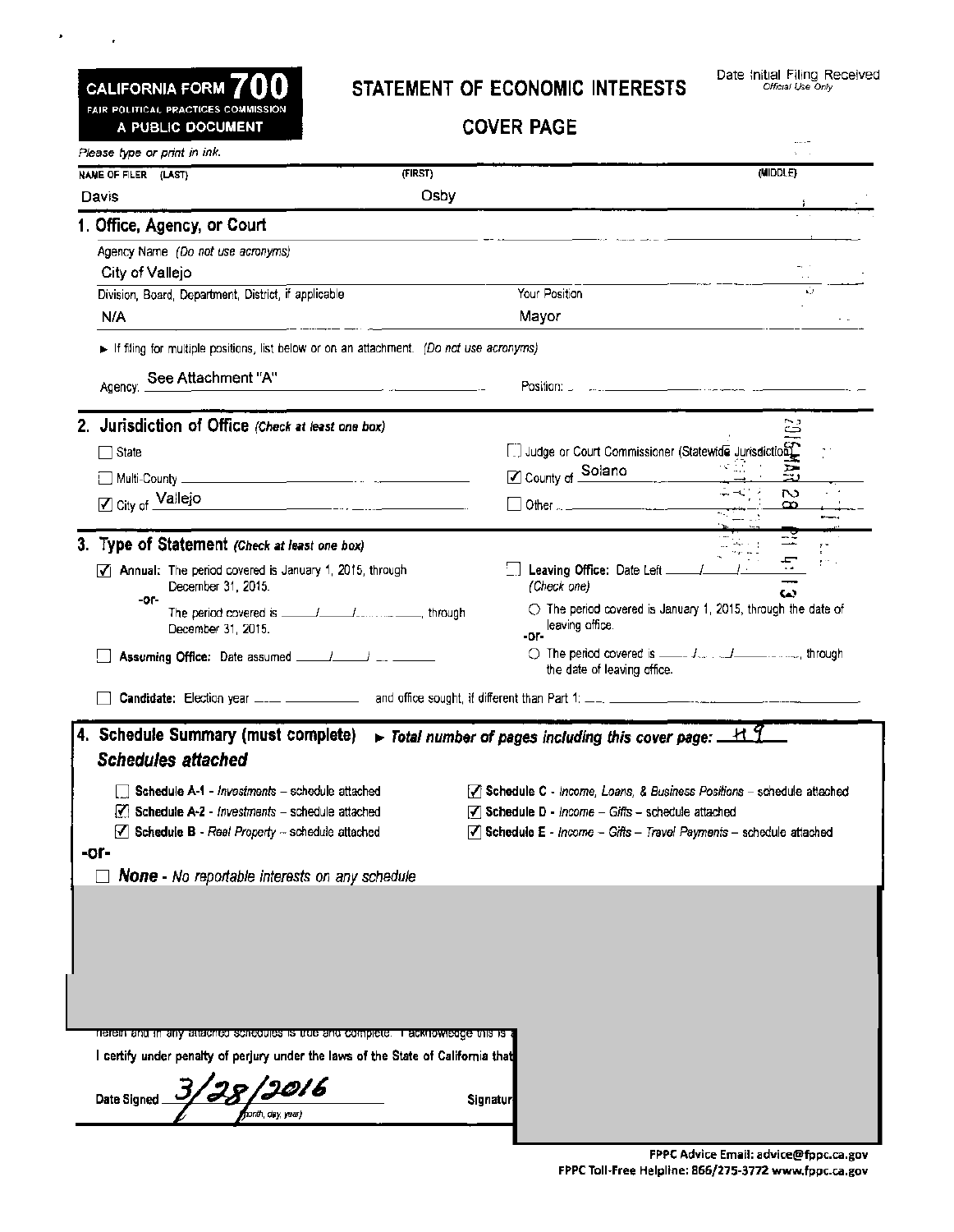## **California 2015-16 Form 700 Attachment "A" Statement of Economic Interest Expanded Statement**

City of Vallejo - Mayor 555 Santa Clara St. Vallejo, CA 94590

 $\mathbf{r}$ 

Bay Area Air Quality Management District 939 Ellis Street San Francisco, CA 94109

City County Coordinating Council- Solano County Member 675 Texas St. Fairfield, CA 94533

Island Energy Advisory Committee - Member Pittsburg Power, City of Pittsburg 65 Civic Ave. Pittsburg, CA 94565

Marine World JPA 555 Santa Clara Street Vallejo, CA 94590

Solano County Water Agency - Board Director 810 Vaca Valley Parkway, Suite 203 Vacaville, CA 94588

Solano Transportation Authority - Board Member 1 Harbor Center, Suite 130 Suisun City, 94585

Solano Water Authority - Board Member Solano Irrigation District 810 Vacaville Parkway, Suite 201 Vacaville, CA 95688

SolTrans - Board Member 311 Sacramento St. Vallejo, CA 94590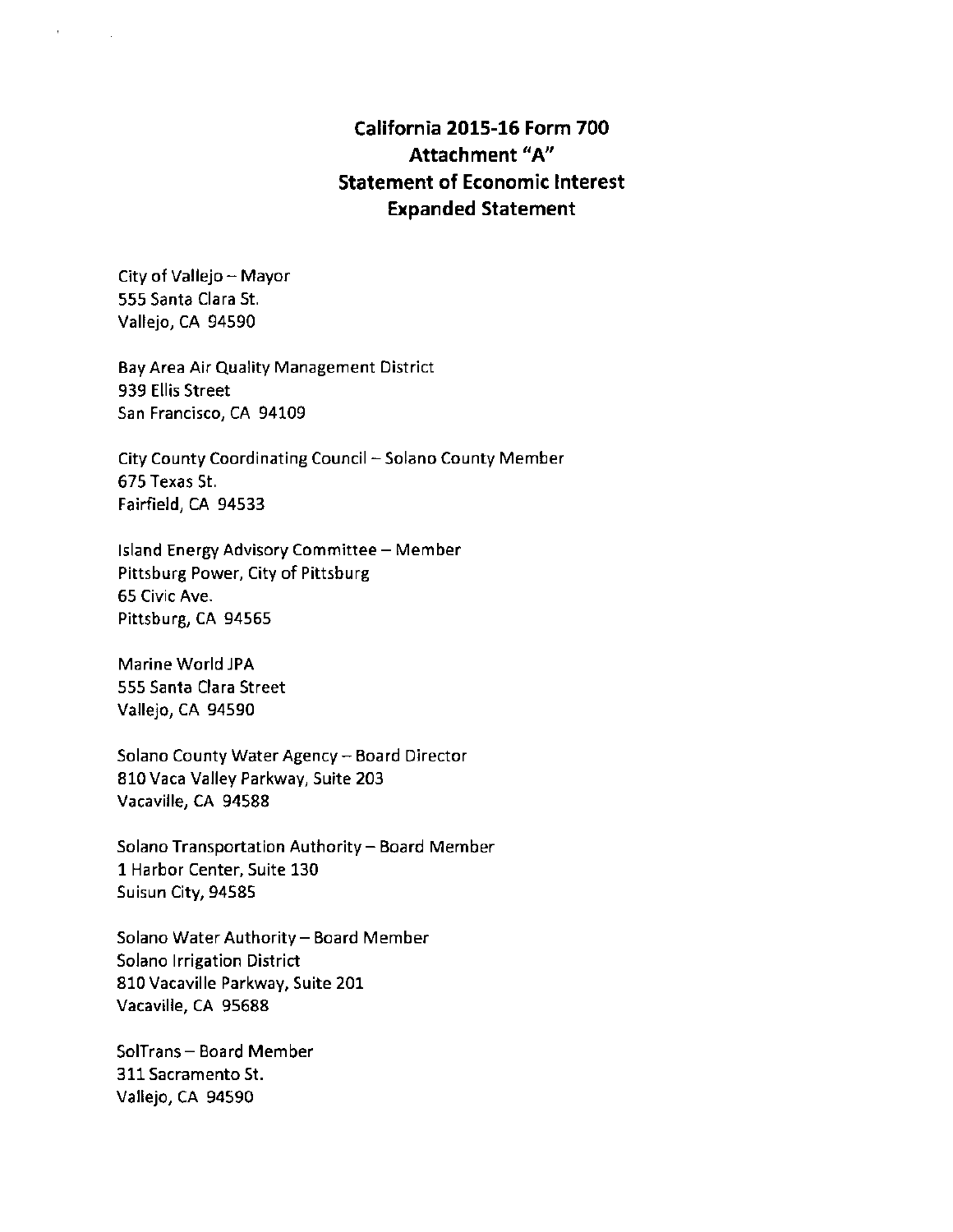Successor Agency to the Former Vallejo Redevelopment Agency - Chairman 555 Santa Clara Street Vallejo, CA 94590

Vallejo Housing Authority - Chair 555 Santa Clara St. Vallejo, CA 94590

 $\lambda_{\rm{max}}$  ,  $\lambda_{\rm{max}}$ 

Vallejo Joint Powers Finance Authority 555 Santa Clara Street Vallejo, CA 94590

Vallejo Sanitation and Flood Control District - President 450 Ryder Street Vallejo, CA 94590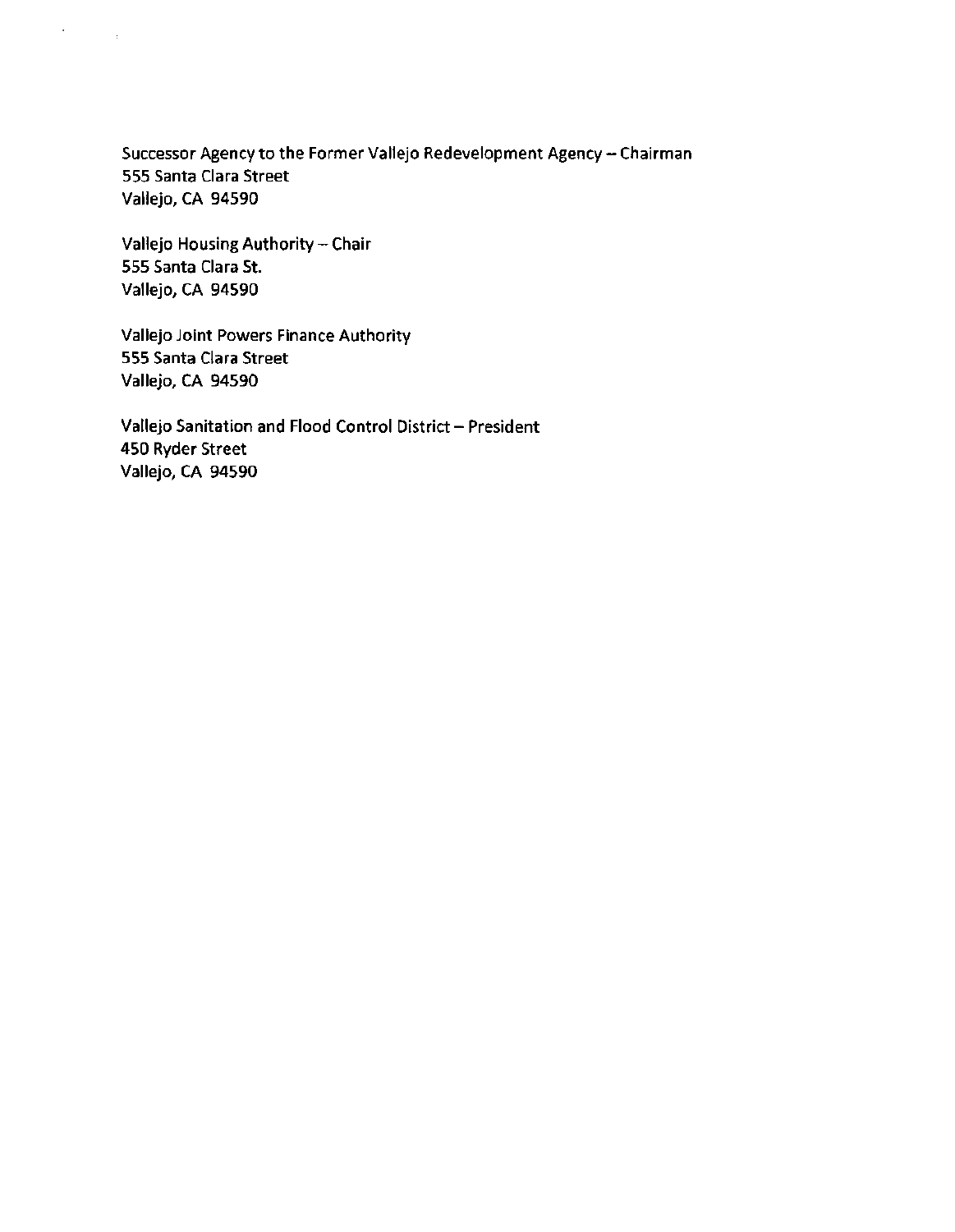# **SCHEDULE A-1 Investments**

**CALIFORNIA FORM** 

**FAIR POLITICAL PRACTICES COMMISS** 

Name

**OSBY DAVIS** 

Stocks, Bonds, and Other Interests

(Ownership Interest is Less Than 10%)

Do not attach brokerage or financial statements.

| NAME OF BUSINESS ENTITY                                                                                                   | NAME OF BUSINESS ENTITY                                                                                                         |
|---------------------------------------------------------------------------------------------------------------------------|---------------------------------------------------------------------------------------------------------------------------------|
|                                                                                                                           |                                                                                                                                 |
| GENERAL DESCRIPTION OF THIS BUSINESS                                                                                      | GENERAL DESCRIPTION OF THIS BUSINESS.                                                                                           |
| FAIR MARKET VALUE                                                                                                         | FAIR MARKET VALUE                                                                                                               |
| \$10,001 - \$100,000<br>52,000 - \$10,000                                                                                 | \$10,001 - \$100,000<br>:   \$2,000 - \$10,000                                                                                  |
| Over \$1,000,000<br>  \$100,001 - \$1,000,000                                                                             | $\frac{1}{2}$ \$100,001 - \$1,000,000<br>Over \$1,000,000                                                                       |
| NATURE OF INVESTMENT<br>i Stock⊺<br>∣ ∣Other⊥                                                                             | NATURE OF INVESTMENT<br>l Stock<br>Other _                                                                                      |
| (Describe)                                                                                                                | (Describe)                                                                                                                      |
| $\Box$ Partnership $\bigcirc$ Income Received of \$0 - \$499<br>◯ Income Received of \$500 or Mare (Report on Schedule C) | Partnership C Income Received of \$0 - \$499<br>() Income Received of \$500 or More (Report on Schedule C)                      |
| IF APPLICABLE, LIST DATE.                                                                                                 | IF APPLICABLE, LIST DATE:                                                                                                       |
|                                                                                                                           |                                                                                                                                 |
| <b>ACQUIRED</b><br><b>DISPOSED</b>                                                                                        | <b>DISPOSED</b><br><b>ACQUIRED</b>                                                                                              |
| NAME OF BUSINESS ENTITY                                                                                                   | NAME OF BUSINESS ENTITY                                                                                                         |
| GENERAL DESCRIPTION OF THIS BUSINESS.                                                                                     | GENERAL DESCRIPTION OF THIS BUSINESS                                                                                            |
| FAIR MARKET VALUE                                                                                                         | FAIR MARKET VALUE                                                                                                               |
| $52,000 - $10,000$<br>    \$10,001 - \$100,000                                                                            | 52,000 - \$10,000<br>\$10,001 - \$100,000                                                                                       |
| $\Box$ \$100,001 - \$1,000,000<br>Over \$1,000,000                                                                        | $\left[\begin{smallmatrix}1\end{smallmatrix}\right]$ \$100,001 - \$1,000,000<br>    Over \$1,000,000                            |
| NATURE OF INVESTMENT                                                                                                      | NATURE OF INVESTMENT                                                                                                            |
| Stock<br>Other _<br>(Describe)                                                                                            | Stock<br>$\mid$ Other $\equiv$<br>(Describe)                                                                                    |
| │ │ Partnership → C Income Received of \$0 - \$499<br>C Income Received of \$500 or More (Report on Schedule C)           | $\parallel$ Partnership $\bigcirc$ income Received of \$0 - \$499<br>() income Received of \$500 or More (Report on Schedule C) |
| IF APPLICABLE, LIST DATE:                                                                                                 | IF APPLICABLE, LIST DATE:                                                                                                       |
| $-1$ $15$<br>1.715                                                                                                        | $ /$ $ /$ 15                                                                                                                    |
| <b>ACQUIRED</b><br><b>DISPOSED</b>                                                                                        | <b>ACQUIRED</b><br><b>DISPOSED</b>                                                                                              |
| NAME OF BUSINESS ENTITY                                                                                                   | NAME OF BUSINESS ENTITY                                                                                                         |
| GENERAL DESCRIPTION OF THIS BUSINESS                                                                                      | GENERAL DESCRIPTION OF THIS BUSINESS                                                                                            |
|                                                                                                                           |                                                                                                                                 |
| FAIR MARKET VALUE                                                                                                         | FAIR MARKET VALUE                                                                                                               |
| [    ]  \$2,000  − \$10,000<br>\$10,001 - \$100,000                                                                       | \$2,000 - \$10,000<br>\$10,001 - \$100,000                                                                                      |
| $\Box$ \$100,001 - \$1,000,000<br>Over \$1,000,000                                                                        | Over \$1,000,000<br>\$100,001 - \$1,000,000                                                                                     |
| NATURE OF INVESTMENT                                                                                                      | NATURE OF INVESTMENT                                                                                                            |
| ∣ Stock<br>Other<br>(Describe)                                                                                            | Stock<br>Other<br>(Describe)                                                                                                    |
| $\frac{1}{2}$ Partnership $\bigcirc$ Income Received of \$0 - \$499                                                       | Partnership ( ) Income Received of \$0 - \$499                                                                                  |
| C Income Received of \$500 or More (Report on Schedule C)                                                                 | () Income Received of \$500 or Mare (Report on Schedule C)                                                                      |

IF APPLICABLE, LIST DATE:  $-1.15$ 

ACQUIRED

IF APPLICABLE, LIST DATE:

----.l----.l~ DISPOSED

 $-1.15$ ACQUIRED

**EXAME OF BUSINESS ENTITY** 

**EXAMPLE OF BUSINESS ENTITY** 

Comments:<br>Comments:

 $-1.15$ DISPOSED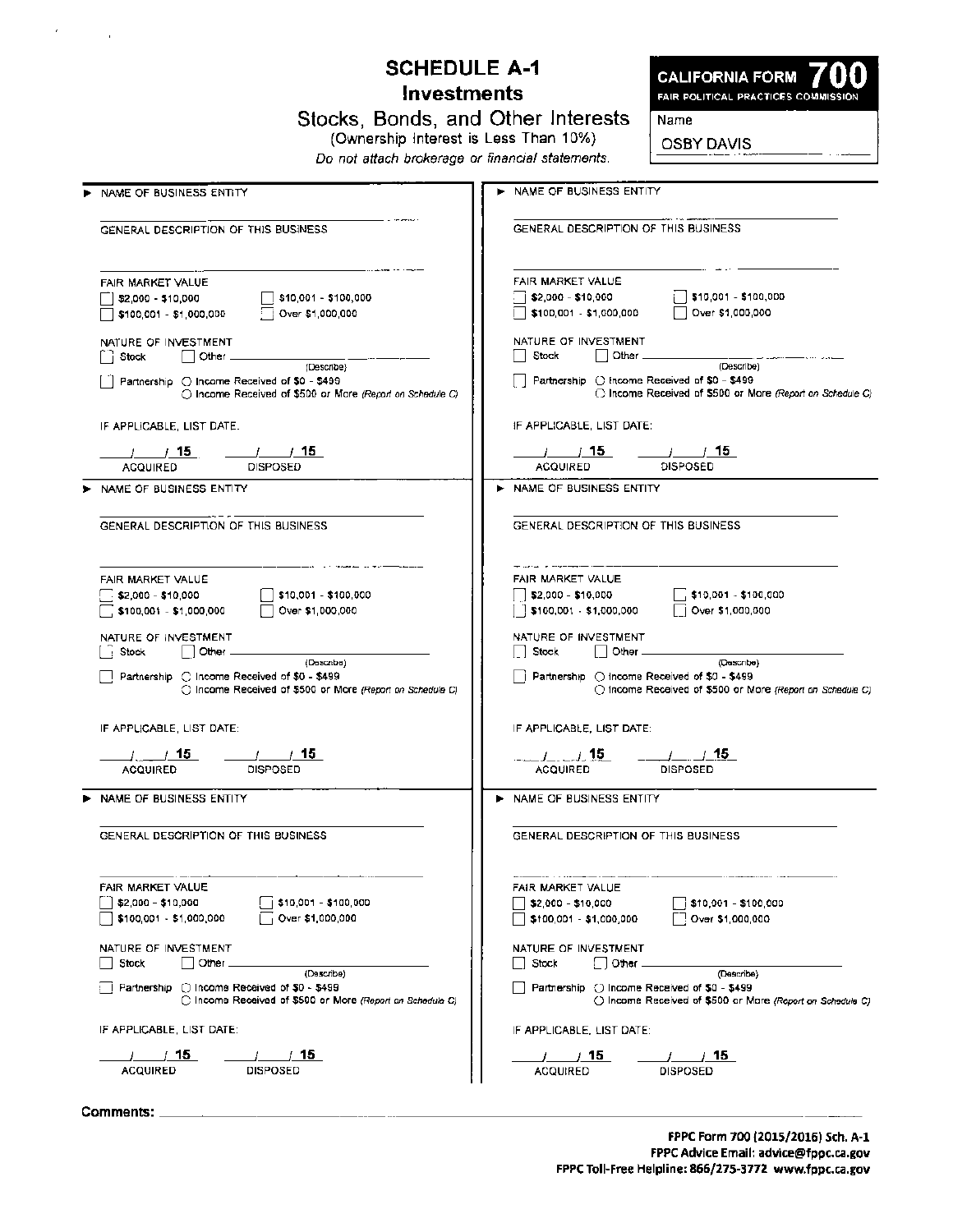# SCHEDULE A-2 Investments, Income, and Assets of Business Entities/Trusts

CALIFORNIA FORM 700<br>FAIR POLITICAL PRACTICES COMMISSION

(Ownership Interest is 10% or Greater)

**OSBY DAVIS** 

Name

| <b>1. BUSINESS ENTITY OR TRUST</b>                                                                                                                                                                                    | ► 1. BUSINESS ENTITY OR TRUST                                                                                                                                                                                                       |
|-----------------------------------------------------------------------------------------------------------------------------------------------------------------------------------------------------------------------|-------------------------------------------------------------------------------------------------------------------------------------------------------------------------------------------------------------------------------------|
| OLIM PROPERTIES LLC                                                                                                                                                                                                   | LAW OFFICES OF OSBY DAVIS                                                                                                                                                                                                           |
| Name                                                                                                                                                                                                                  | Name                                                                                                                                                                                                                                |
| 410 TUOLUMNE STREET, VALLEJO                                                                                                                                                                                          | 410 TUOLUMNE STREET, VALLEJO, CA 94590                                                                                                                                                                                              |
| Address (Business Address Acceptable)<br>Check one                                                                                                                                                                    | Address (Business Address Acceptable)<br>Check one:                                                                                                                                                                                 |
| A Business Entity, complete the box, then go to 2<br>$\Box$ Trust, go to 2                                                                                                                                            | $\Box$ Trust, go to 2<br>A Business Entity, complete the box, then go to 2                                                                                                                                                          |
| GENERAL DESCRIPTION OF THIS BUSINESS                                                                                                                                                                                  | GENERAL DESCRIPTION OF THIS BUSINESS<br>LAW OFFICE                                                                                                                                                                                  |
| IF APPLICABLE, LIST DATE:<br>FAIR MARKET VALUE<br>ù \$0 – \$1,999<br>, 15<br>- 7.15<br>\$2,000 - \$10,000<br><b>ACQUIRED</b><br>DISPOSED<br>\$10,001 - \$100,000<br>\$100,001 - \$1,000,000<br>Over \$1,000,000       | IF APPLICABLE, LIST DATE:<br>FAIR MARKET VALUE<br>$ $0 - $1,999$<br>/ / 15<br>715<br>$\sqrt{2}$ ,000 - \$10,000<br><b>ACQUIRED</b><br>DISPOSED<br>310,001 - \$100,000<br>$J$ \$100,001 - \$1,000,000<br>$^{\circ}$ Over \$1,000,000 |
| NATURE OF INVESTMENT<br>$\Box$ Partnership $\Box$ Sole Proprietorship $\mathcal{Z}$ L.L.C.<br>Other                                                                                                                   | NATURE OF INVESTMENT<br>Partnership 7 Sole Proprietorship 1-<br>Other                                                                                                                                                               |
| YOUR BUSINESS POSITION MEMBER-MANAGER                                                                                                                                                                                 |                                                                                                                                                                                                                                     |
| ► 2. IDENTIFY THE GROSS INCOME RECEIVED (INCLUDE YOUR PRO RATA)<br>SHARE OF THE GROSS INCOME TO THE ENTITY/TRUST)                                                                                                     | > 2. IDENTIFY THE GROSS INCOME RECEIVED (INCLUDE YOUR PRO RATA<br>SHARE OF THE GROSS INCOME TO THE ENTITY/TRUST)                                                                                                                    |
| $\Box$ \$10,001 - \$100,000<br>$$0 - $499$<br>[J] OVER \$100,000<br>\$500 - \$1,000<br>\$1,001 - \$10,000                                                                                                             | $!$ \$10,001 - \$100,000<br>$$D - $499$<br>OVER \$100,000<br>\$500 - \$1,000<br>\$1,001 - \$10,000                                                                                                                                  |
| > 3. LIST THE NAME OF EACH REPORTABLE SINGLE SOURCE OF<br>INCOME OF \$10,000 OR MORE (Attach a separate sheet if necessary).<br>:   None<br>Names listed below<br><b>OF</b><br>SEE ATTACHMENT "A2"                    | > 3. LIST THE NAME OF EACH REPORTABLE SINGLE SOURCE OF<br>INCOME OF \$10,000 OR MORE (Attach a separate sheet if necessary).<br>Names listed below<br>None<br>or i                                                                  |
| 4. INVESTMENTS AND INTERESTS IN REAL PROPERTY HELD OR                                                                                                                                                                 | ► 4 INVESTMENTS AND INTERESTS IN REAL PROPERTY HELD OR                                                                                                                                                                              |
| LEASED BY THE BUSINESS ENTITY OR TRUST<br>Check one hox:                                                                                                                                                              | LEASED BY THE BUSINESS ENTITY OR TRUST<br>Check one box:                                                                                                                                                                            |
| I INVESTMENT<br>J REAL PROPERTY                                                                                                                                                                                       | <b>NVESTMENT</b><br>REAL PROPERTY                                                                                                                                                                                                   |
| <b>OLIM PROPERTIES LLC</b><br>Name of Business Entity, if Investment, or<br>Assessor's Parcel Number or Street Address of Real Property                                                                               | Name of Business Entity, if Investment, or<br>Assessor's Parcel Number or Street Address of Real Property                                                                                                                           |
| 1722-1796 TUOLUMNE STREET, VALLEJO, CA 94590<br>Description of Business Activity or<br>City or Other Precise Location of Real Property                                                                                | Description of Business Activity or<br>City or Other Precise Location of Real Property                                                                                                                                              |
| FAIR MARKET VALUE<br>IF APPLICABLE, LIST DATE:<br>\$2,000 - \$10,000<br>/ 15<br>715.<br>\$10,001 - \$100,000<br>ACQUIRED<br><b>DISPOSED</b><br>\$100,001 - \$1,000,000<br>Over \$1,000,000<br>И<br>NATURE OF INTEREST | FAIR MARKET VALUE<br>IF APPLICABLE, LIST DATE:<br>\$2,000 - \$10,000<br>/ 15<br>15<br>\$10,001 - \$100,000<br><b>ACQUIRED</b><br><b>DISPOSED</b><br>\$100,001 - \$1,000,000<br>Over \$1,000,000<br>NATURE OF INTEREST               |
| Property Ownership/Deed of Trust<br>Stock<br>Partnership<br>- 1                                                                                                                                                       | p Property Ownership/Deed of Trust<br>Stock<br>Partnership                                                                                                                                                                          |
| <b>MEMBER OF LLC</b><br>$\nabla$ Other<br>Leasehold<br>Yrs, remaining                                                                                                                                                 | i Other<br>Leasehold<br>Yrs, remaining                                                                                                                                                                                              |
| Check box if additional schedules reporting investments or real property<br>are attached                                                                                                                              | Check box if additional schedules reporting investments or real property<br>are attached                                                                                                                                            |

Commenm: \_\_\_\_\_\_\_\_\_\_\_\_\_\_\_\_\_\_\_\_\_\_ \_\_\_ FPPC Form 700 (2015/2016) 5ch. A-2 FPPC Advice Email: advice@fppc.ca.gov FPPC Toll-Free Helpline: 866/275-3772 www.fppc.ca.gov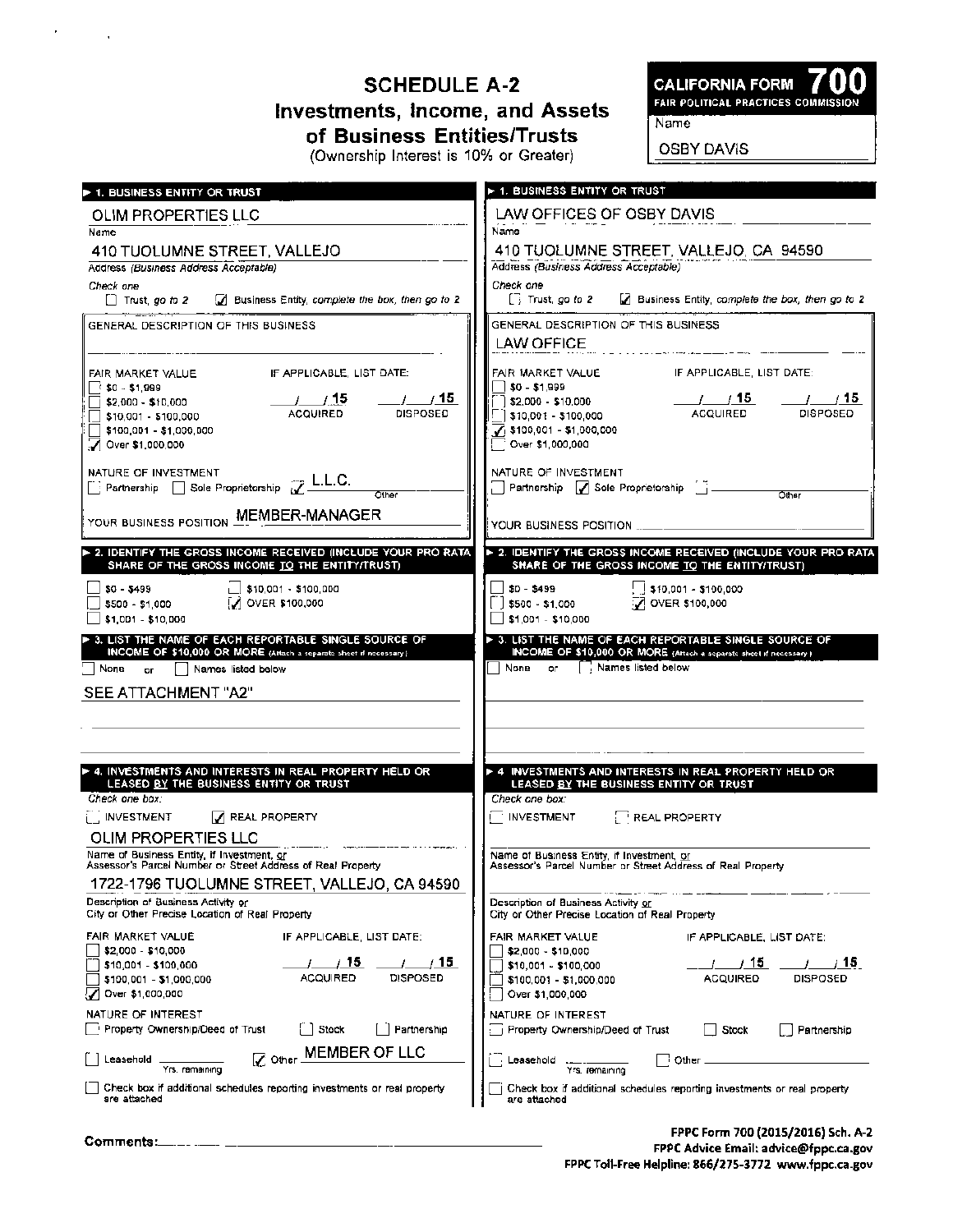# **California 2015-16 Form 700 Schedule A2 Investment, Income and Assets of Business Entities/Trust**

Agency Cleaners

Comcast

 $\mathcal{S}^{\text{max}}_{\text{max}}$ 

Domino's Pizza

Dr. Eve Largoza, DDS

Goin Postal

Lanny Lee Salon

Lea Pannell Realty

Peking Express

Royal Jelly Donut

Subway Sandwiches

Travis credit union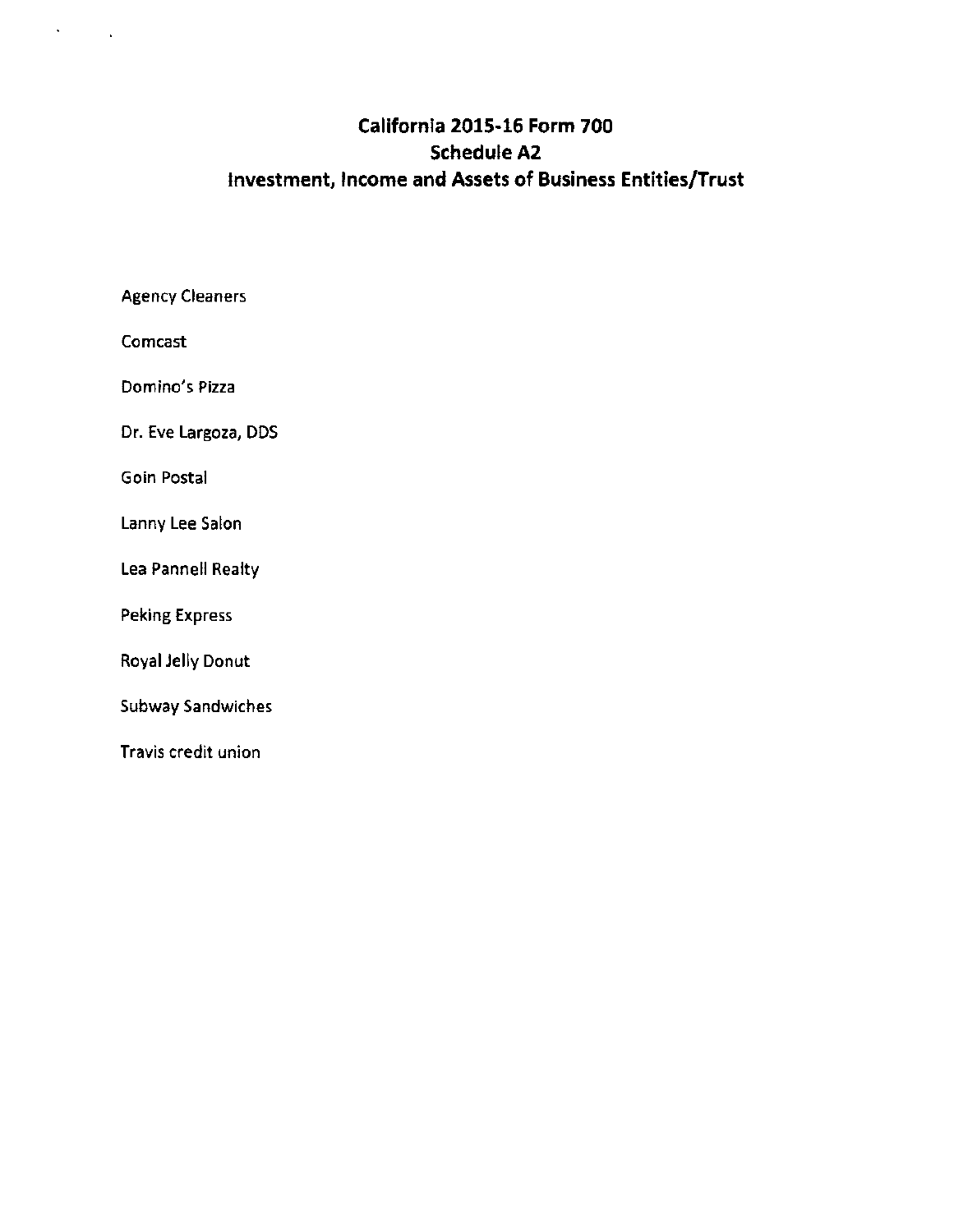## **SCHEDULE B Interests in Real Property**

**CALIFORNIA FORM** FAIR POLITICAL PRACTICES COMMISSION

Name

(Including Rental Income)

OSBY DAVIS

| ASSESSOR'S PARCEL NUMBER OR STREET ADDRESS                        | > ASSESSOR'S PARCEL NUMBER OR STREET ADDRESS                      |  |  |
|-------------------------------------------------------------------|-------------------------------------------------------------------|--|--|
| APN 057-171-170 UNIMPROVED PROPERTY<br>CITY.<br>VALLEJO, CA 94590 | <b>CITY</b>                                                       |  |  |
| IF APPLICABLE, LIST DATE:                                         | FAIR MARKET VALUE                                                 |  |  |
| FAIR MARKET VALUE                                                 | IF APPLICABLE, LIST DATE:                                         |  |  |
| \$2,000 - \$10,000                                                | \$2,000 - \$10,000                                                |  |  |
| $/$ $/$ 15                                                        | / 15                                                              |  |  |
| $\frac{1}{1}$ $\frac{1}{15}$                                      | 715.                                                              |  |  |
| $7$ \$10,001 - \$100,000                                          | \$10,001 - \$100,000                                              |  |  |
| <b>ACQUIRED</b>                                                   | <b>ACQUIRED</b>                                                   |  |  |
| DISPOSED                                                          | <b>DISPOSED</b>                                                   |  |  |
| \$100,001 - \$1,000,000                                           | \$100,001 - \$1,000,000                                           |  |  |
| Over \$1,000,000                                                  | Over \$1,000,000                                                  |  |  |
| NATURE OF INTEREST                                                | NATURE OF INTEREST                                                |  |  |
| Easement                                                          | $\Box$ Easement                                                   |  |  |
| Ownership/Deed of Trust                                           | Ownership/Deed of Trust                                           |  |  |
| Leasehold _                                                       | Leasehold ____________                                            |  |  |
| Other                                                             | Other                                                             |  |  |
| Yrs remaining                                                     | Yrs remaining                                                     |  |  |
| IF RENTAL PROPERTY, GROSS INCOME RECEIVED.                        | IF RENTAL PROPERTY, GROSS INCOME RECEIVED                         |  |  |
| [ $\overline{\phantom{a}}$ \$500 - \$1,000                        | - \$500 - \$1,000                                                 |  |  |
| $\Box$ \$1,001 - \$10,000                                         | $\sqrt{51,001} - $10,000$                                         |  |  |
| $\sqrt{50 - $499}$                                                | $\Box$ \$0 - \$499                                                |  |  |
| $\Box$ OVER \$100,000                                             | ◯ OVER \$100,000                                                  |  |  |
| 510,001 - \$100,000                                               | 510,001 - \$100,000                                               |  |  |
| SQURCES OF RENTAL INCOME: If you own a 10% or greater             | SOURCES OF RENTAL INCOME: If you own a 10% or greater             |  |  |
| interest, list the name of each tenant that is a single source of | interest, list the name of each tenant that is a single source of |  |  |
| income of \$10,000 or more.                                       | income of \$10,000 or more.                                       |  |  |
| $\nabla$ None                                                     | None                                                              |  |  |
|                                                                   |                                                                   |  |  |

\* You are not required to report loans from commercial lending institutions made in the lender's regular course of business on terms available to members of the public without regard to your official status. Personal loans and loans received not in a lender's regular course of business must be disclosed as follows:

| NAME OF LENDER*                                   | NAME OF LENDER*                                     |
|---------------------------------------------------|-----------------------------------------------------|
| ADDRESS (Business Address Acceptable)             | ADDRESS (Business Address Acceptable)               |
| BUSINESS ACTIVITY, IF ANY, OF LENDER              | BUSINESS ACTIVITY, IF ANY, OF LENDER                |
| TERM (Months/Years)<br>INTEREST RATE              | INTEREST RATE<br>TERM (Months/Years)                |
| None<br>-%                                        | l : None<br>۰.                                      |
| HIGHEST BALANCE DURING REPORTING PERIOD           | HIGHEST BALANCE DURING REPORTING PERIOD.            |
| $51,001 - 510,000$<br>\$500 - \$1,000             | $\frac{1}{2}$ \$500 - \$1,000<br>$$1,001 - $10,000$ |
| $\Box$ OVER \$100,000<br>[   \$10,001 - \$100,000 | OVER \$100,000                                      |
| Guarantor, if applicable                          | Guarantor, if applicable                            |
|                                                   |                                                     |

 $\hbox{Comment:}\quad$ 

 $\mathbf{r}$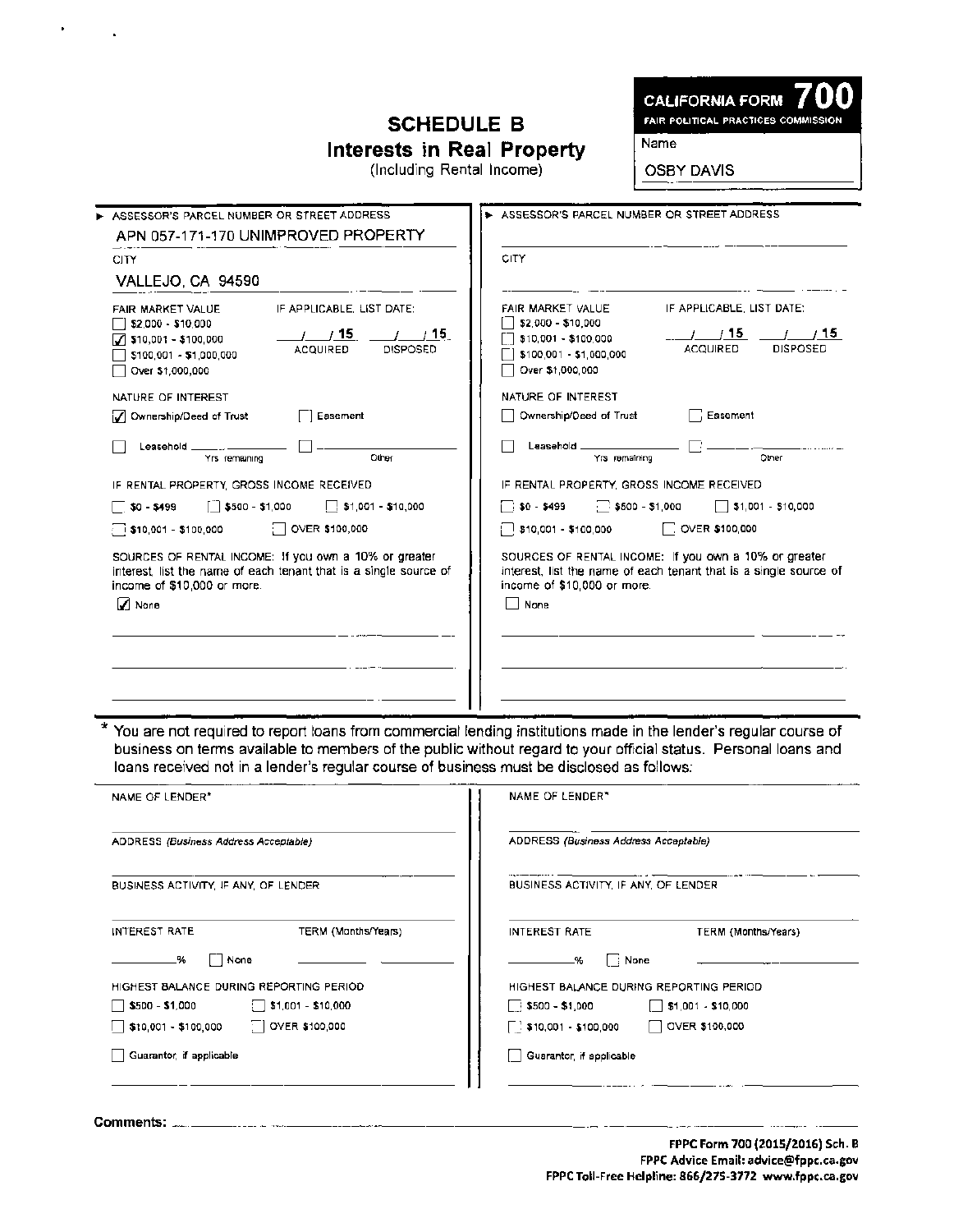#### **SCHEDULE D Income - Gifts**



**OSBY DAVIS** 

 $\bullet$ 

 $\ddot{\phantom{1}}$ 

| > NAME OF SOURCE (Not an Acronym)     |  |                                                                                                                  | > NAME OF SOURCE (Not an Acronym)     |  |                                                                                                                                                                                                                                                                                                           |
|---------------------------------------|--|------------------------------------------------------------------------------------------------------------------|---------------------------------------|--|-----------------------------------------------------------------------------------------------------------------------------------------------------------------------------------------------------------------------------------------------------------------------------------------------------------|
| ADDRESS (Business Address Acceptable) |  | ADDRESS (Business Address Acceptable)                                                                            |                                       |  |                                                                                                                                                                                                                                                                                                           |
| BUSINESS ACTIVITY, IF ANY, OF SOURCE. |  | and the complete state of the complete state of the state of the complete state of the state of the state of the | BUSINESS ACTIVITY, IF ANY, OF SOURCE. |  |                                                                                                                                                                                                                                                                                                           |
| DATE (mm/dd/yy) VALUE                 |  | DESCRIPTION OF GIFT(S)                                                                                           | DATE (mm/dd/yy) VALUE                 |  | DESCRIPTION OF GIFT(S)                                                                                                                                                                                                                                                                                    |
|                                       |  |                                                                                                                  |                                       |  | $\frac{1}{2}$ , $\frac{1}{2}$ , $\frac{1}{2}$ , $\frac{1}{2}$ , $\frac{1}{2}$ , $\frac{1}{2}$ , $\frac{1}{2}$ , $\frac{1}{2}$ , $\frac{1}{2}$ , $\frac{1}{2}$ , $\frac{1}{2}$ , $\frac{1}{2}$ , $\frac{1}{2}$ , $\frac{1}{2}$ , $\frac{1}{2}$ , $\frac{1}{2}$ , $\frac{1}{2}$ , $\frac{1}{2}$ , $\frac{1$ |
|                                       |  |                                                                                                                  |                                       |  |                                                                                                                                                                                                                                                                                                           |
|                                       |  |                                                                                                                  |                                       |  |                                                                                                                                                                                                                                                                                                           |
| > NAME OF SOURCE (Not an Acronym)     |  |                                                                                                                  | NAME OF SOURCE (Not an Acronym)       |  |                                                                                                                                                                                                                                                                                                           |
| ADDRESS (Business Address Acceptable) |  |                                                                                                                  | ADDRESS (Business Address Acceptable) |  |                                                                                                                                                                                                                                                                                                           |
| BUSINESS ACTIVITY, IF ANY, OF SOURCE  |  | BUSINESS ACTIVITY, IF ANY, OF SOURCE.                                                                            |                                       |  |                                                                                                                                                                                                                                                                                                           |
| DATE (mm/dd/yy) VALUE                 |  | DESCRIPTION OF GIFT(S)                                                                                           | DATE (mm/dd/yy) VALUE                 |  | DESCRIPTION OF GIFT(S)                                                                                                                                                                                                                                                                                    |
|                                       |  |                                                                                                                  |                                       |  |                                                                                                                                                                                                                                                                                                           |
|                                       |  |                                                                                                                  |                                       |  |                                                                                                                                                                                                                                                                                                           |
|                                       |  |                                                                                                                  |                                       |  | $\overline{\phantom{a}}$ \$                                                                                                                                                                                                                                                                               |
| > NAME OF SOURCE (Not an Acronym)     |  |                                                                                                                  | > NAME OF SOURCE (Not an Acronym)     |  |                                                                                                                                                                                                                                                                                                           |
| ADDRESS (Business Address Acceptable) |  |                                                                                                                  | ADDRESS (Business Address Acceptable) |  |                                                                                                                                                                                                                                                                                                           |
| BUSINESS ACTIVITY, IF ANY, OF SOURCE  |  | BUSINESS ACTIVITY, IF ANY, OF SOURCE                                                                             |                                       |  |                                                                                                                                                                                                                                                                                                           |
| DATE (mm/dd/yy) VALUE                 |  | DESCRIPTION OF GIFT(S)                                                                                           | DATE (mm/dd/yy) VALUE                 |  | DESCRIPTION OF GIFT(S)                                                                                                                                                                                                                                                                                    |
| $1 - 1 - 5$ .                         |  |                                                                                                                  | ,                                     |  |                                                                                                                                                                                                                                                                                                           |
|                                       |  |                                                                                                                  |                                       |  |                                                                                                                                                                                                                                                                                                           |
|                                       |  |                                                                                                                  |                                       |  |                                                                                                                                                                                                                                                                                                           |